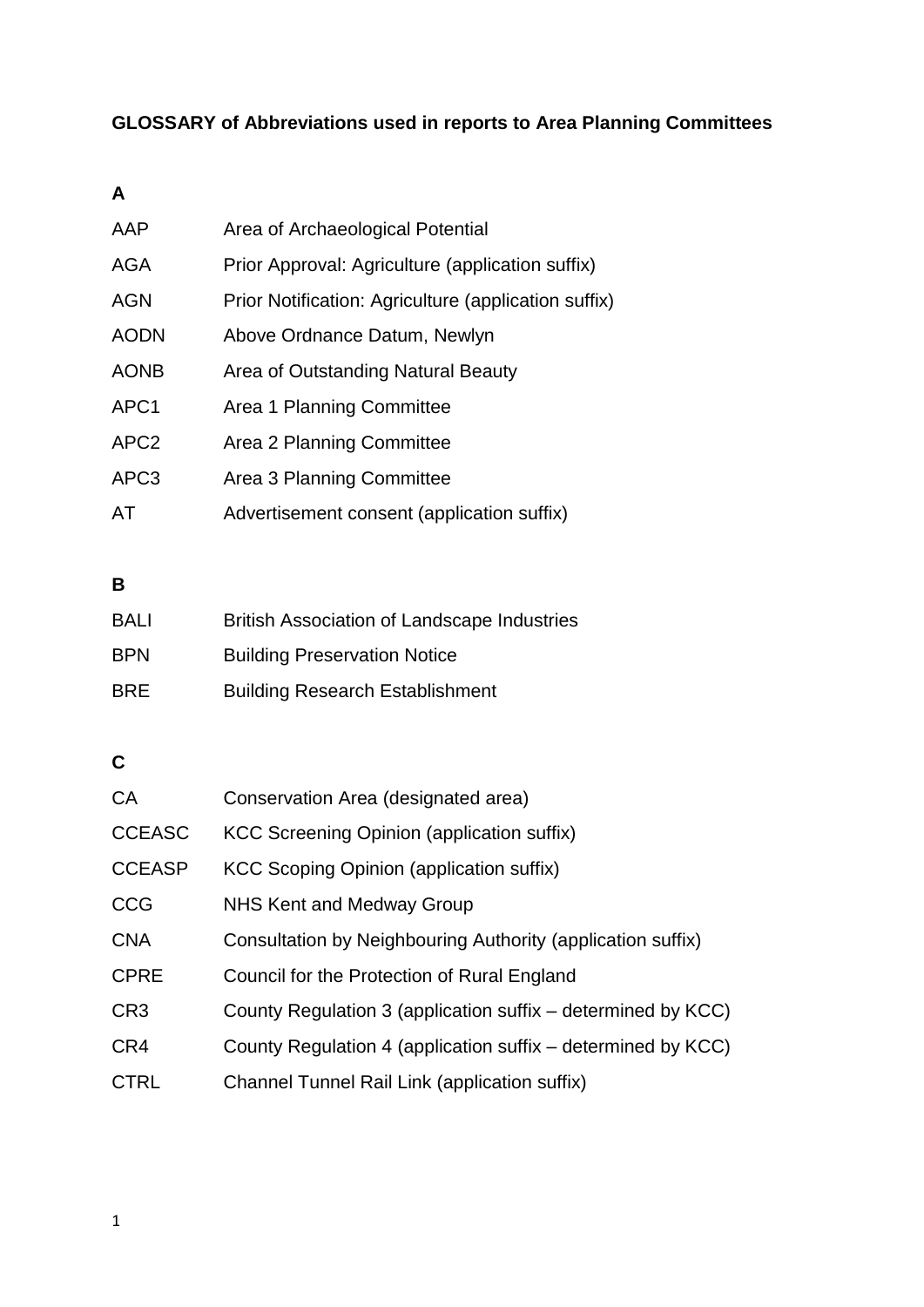## **D**

| <b>DCLG</b>     | Department for Communities and Local Government        |
|-----------------|--------------------------------------------------------|
| <b>DCMS</b>     | Department for Culture, Media and Sport                |
| <b>DEEM</b>     | Deemed application (application suffix)                |
| <b>DEFRA</b>    | Department for the Environment, Food and Rural Affairs |
| <b>DEPN</b>     | Prior Notification: Demolition (application suffix)    |
| <b>DfT</b>      | Department for Transport                               |
| <b>DLADPD</b>   | Development Land Allocations Development Plan Document |
| <b>DMPO</b>     | Development Management Procedure Order                 |
| <b>DPD</b>      | Development Plan Document                              |
| <b>DPHEH</b>    | Director of Planning, Housing & Environmental Health   |
| DR <sub>3</sub> | <b>District Regulation 3</b>                           |
| DR4             | <b>District Regulation 4</b>                           |
| <b>DSSLT</b>    | Director of Street Scene, Leisure & Technical Services |

## **E**

| EA          | <b>Environment Agency</b>                                                 |
|-------------|---------------------------------------------------------------------------|
| EIA         | <b>Environmental Impact Assessment</b>                                    |
| <b>EASC</b> | Environmental Impact Assessment Screening request (application<br>suffix) |
| <b>EASP</b> | Environmental Impact Assessment Scoping request (application suffix)      |
| EH          | <b>English Heritage</b>                                                   |
| EL          | Electricity (application suffix)                                          |
| ELB         | Ecclesiastical Exemption Consultation (Listed Building)                   |
| EEO         | <b>Ecclesiastical Exemption Order</b>                                     |
| <b>ELEX</b> | <b>Overhead Lines (Exemptions)</b>                                        |
| <b>EMCG</b> | <b>East Malling Conservation Group</b>                                    |
| ES          | <b>Environmental Statement</b>                                            |
| EP          | <b>Environmental Protection</b>                                           |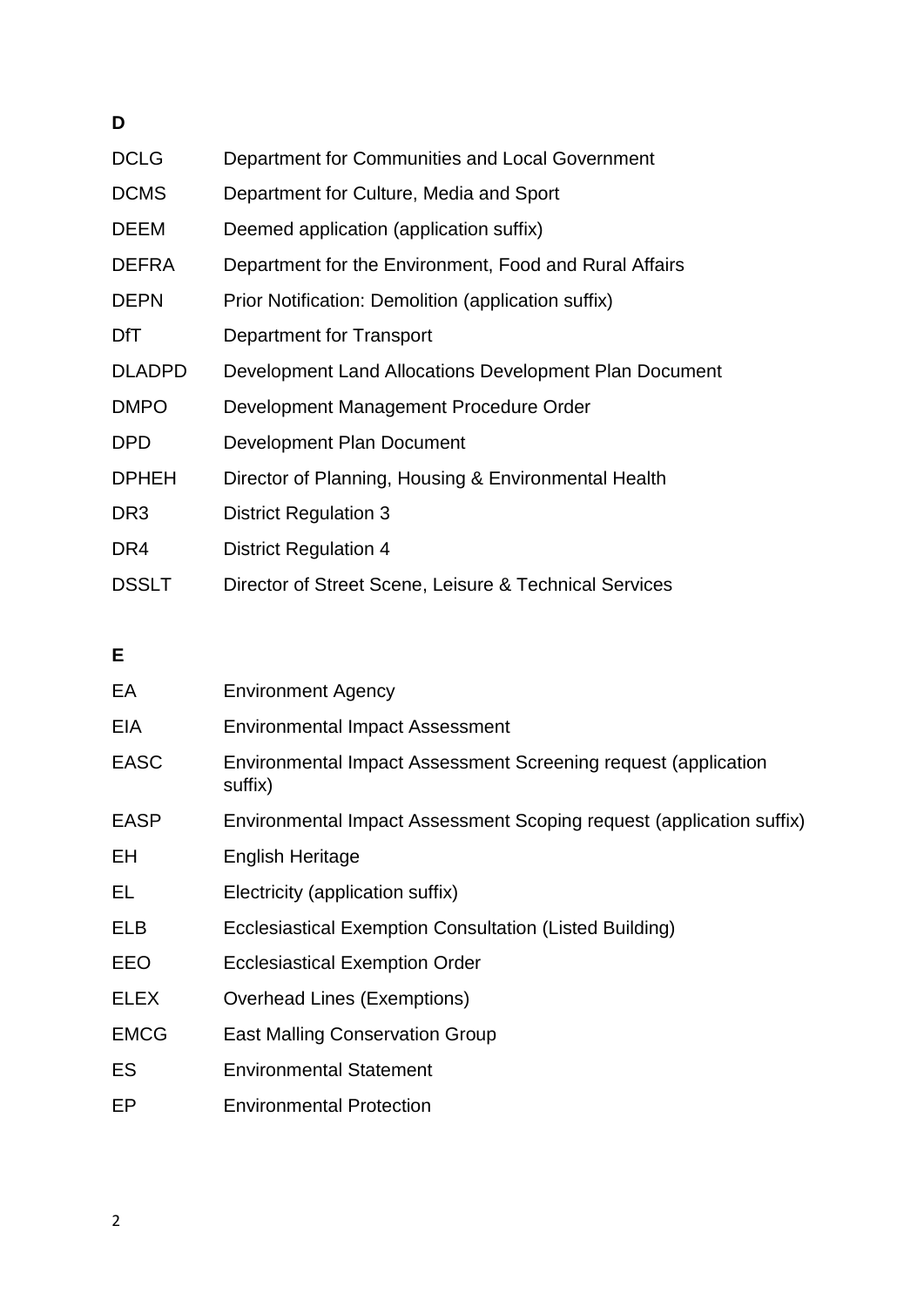| <b>FRA</b>  | Flood Risk Assessment                                        |
|-------------|--------------------------------------------------------------|
| FC          | <b>Felling Licence</b>                                       |
| FL.         | Full Application (planning application suffix)               |
| <b>FLX</b>  | Full Application: Extension of Time                          |
| <b>FLEA</b> | <b>Full Application with Environmental Impact Assessment</b> |
|             |                                                              |

## **G**

| <b>GDPO</b> | Town & Country Planning (General Development Procedure) |
|-------------|---------------------------------------------------------|
|             | <b>Order 2015</b>                                       |
| GOV         | <b>Consultation on Government Development</b>           |
| <b>GPDO</b> | Town & Country Planning (General Permitted Development) |
|             | Order 2015 (as amended)                                 |

## **H**

| HE.         | <b>Highways England</b>                      |
|-------------|----------------------------------------------|
| <b>HSE</b>  | <b>Health and Safety Executive</b>           |
| <b>HN</b>   | Hedgerow Removal Notice (application suffix) |
| <b>HWRC</b> | <b>Household Waste Recycling Centre</b>      |

## **I**

| <b>IDD</b>       | Internal Drainage District                                               |
|------------------|--------------------------------------------------------------------------|
| <b>IDB</b>       | Upper Medway Internal Drainage Board                                     |
| IGN <sub>3</sub> | Kent Design Guide Review: Interim Guidance Note 3 Residential<br>Parking |

# **K**

| KCC           | <b>Kent County Council</b>                                                                     |
|---------------|------------------------------------------------------------------------------------------------|
| <b>KCCVPS</b> | Kent County Council Vehicle Parking Standards: Supplementary<br><b>Planning Guidance SPG 4</b> |
| <b>KDD</b>    | <b>KCC Kent Design document</b>                                                                |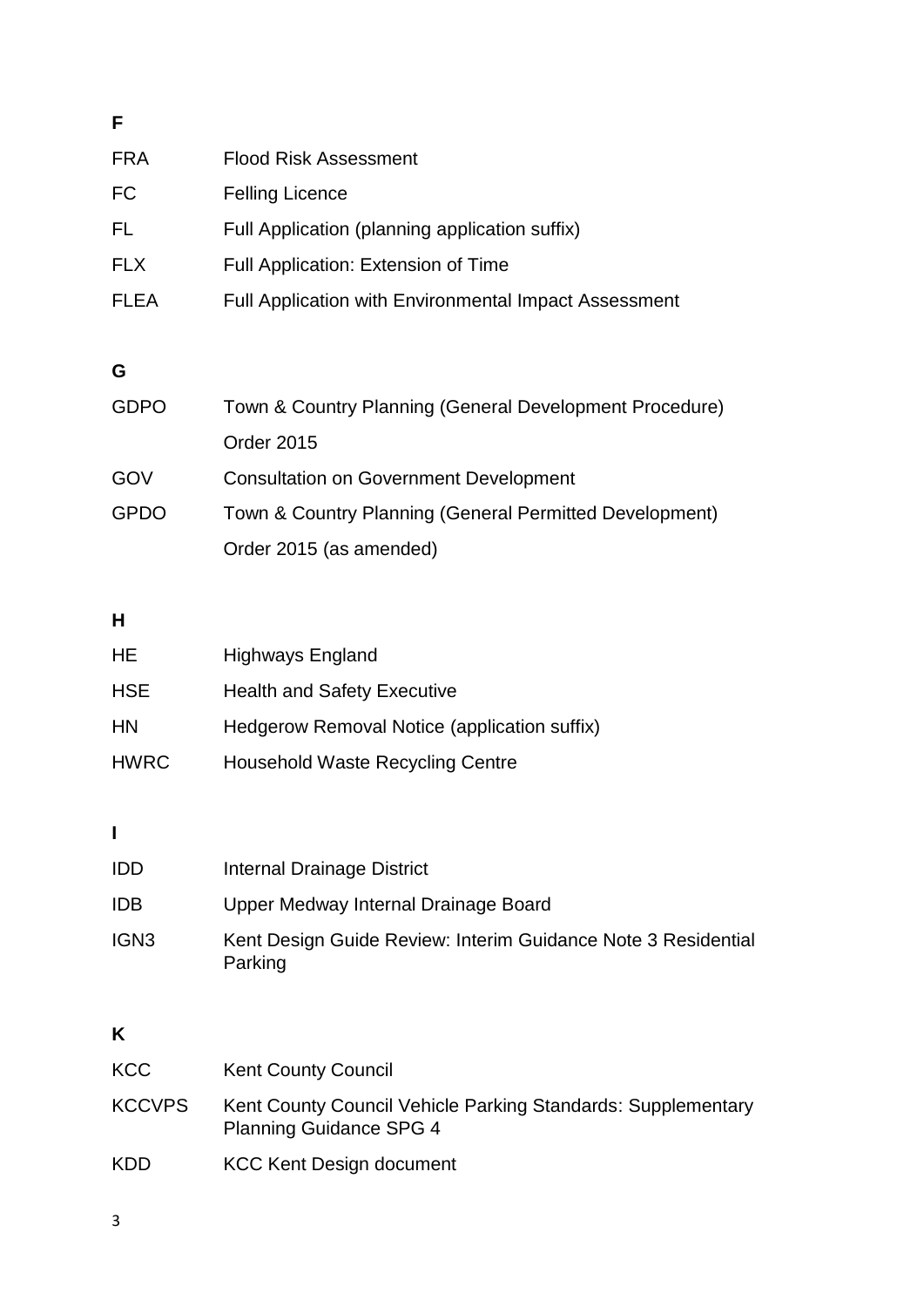| <b>KFRS</b> | Kent Fire and Rescue Service |
|-------------|------------------------------|
| KGT         | Kent Garden Trust            |
| <b>KWT</b>  | Kent Wildlife Trust          |

**L**

| LB.          | Listed Building Consent (application suffix)                                        |
|--------------|-------------------------------------------------------------------------------------|
| LBX          | Listed Building Consent: Extension of Time                                          |
| <b>LDF</b>   | <b>Local Development Framework</b>                                                  |
| <b>LDLBP</b> | Lawful Development Proposed Listed Building (application suffix)                    |
| <b>LEMP</b>  | Landscape and Ecology Management Plan                                               |
| <b>LLFA</b>  | <b>Lead Local Flood Authority</b>                                                   |
| <b>LMIDB</b> | Lower Medway Internal Drainage Board                                                |
| LPA          | <b>Local Planning Authority</b>                                                     |
| <b>LWS</b>   | <b>Local Wildlife Site</b>                                                          |
| <b>LDE</b>   | Lawful Development Certificate: Existing Use or Development<br>(application suffix) |
| <b>LDP</b>   | Lawful Development Certificate: Proposed Use or                                     |
|              | Development (application suffix)                                                    |
| LP           | Local Plan                                                                          |
| <b>LRD</b>   | Listed Building Consent Reserved Details (application suffix)                       |

#### **M**

| <b>MBC</b>     | <b>Maidstone Borough Council</b>                                  |
|----------------|-------------------------------------------------------------------|
| МC             | Medway Council (Medway Towns Unitary Authority)                   |
| <b>MCA</b>     | <b>Mineral Consultation Area</b>                                  |
| <b>MDE DPD</b> | Managing Development and the Environment Development              |
|                | <b>Plan Document</b>                                              |
| <b>MGB</b>     | Metropolitan Green Belt                                           |
| <b>MHCL</b>    | Ministry of Housing, Communities and Local Government             |
| <b>MIN</b>     | Mineral Planning Application (application suffix, KCC determined) |
| MSI            | <b>Member Site Inspection</b>                                     |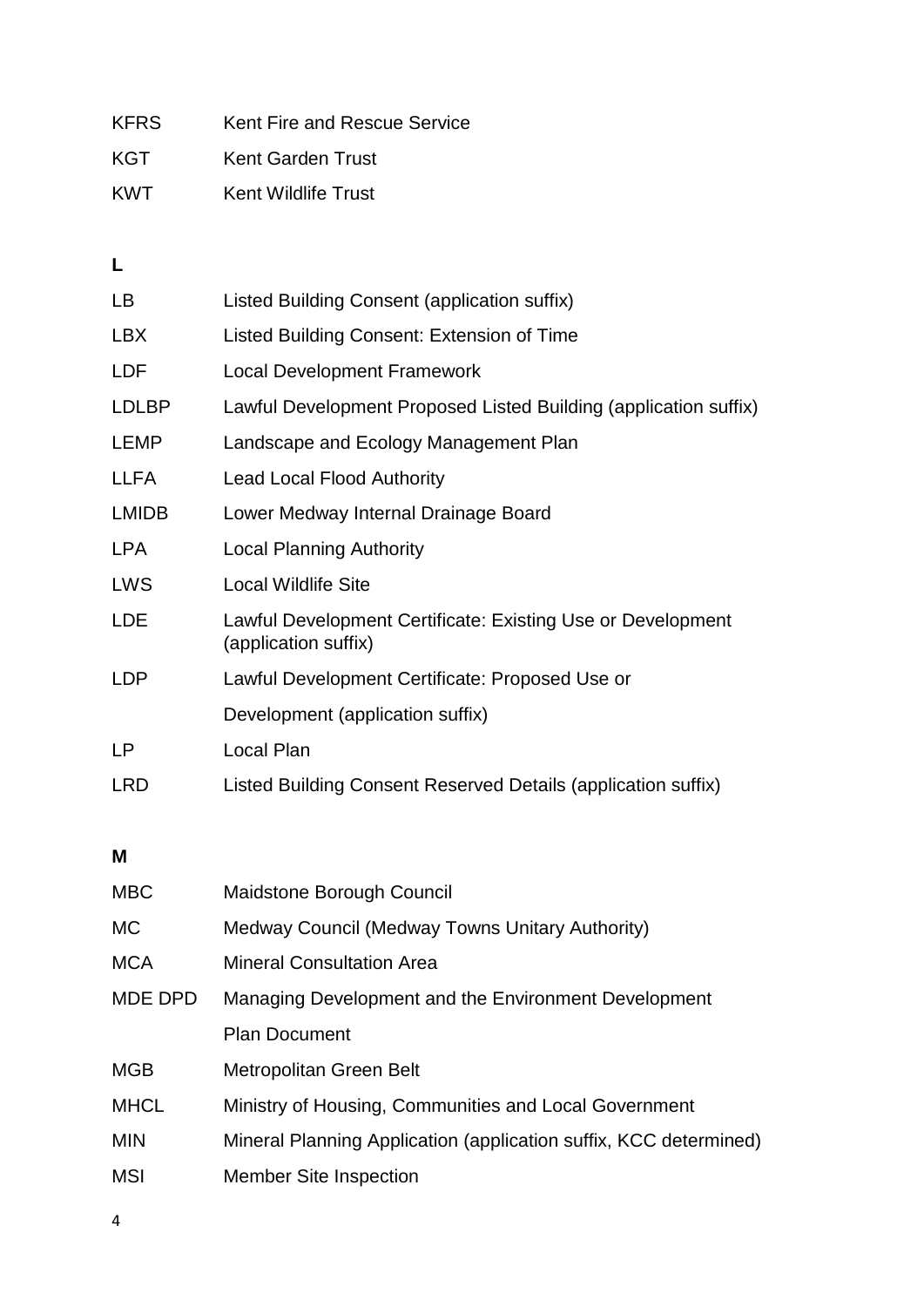#### MWLP Minerals & Waste Local Plan

#### **N**

| <b>NE</b>   | <b>Natural England</b>                      |
|-------------|---------------------------------------------|
| <b>NMA</b>  | Non Material Amendment (application suffix) |
| <b>NPPF</b> | <b>National Planning Policy Framework</b>   |

#### **O**

| <b>OA</b>                        | Outline Application (application suffix)                                       |
|----------------------------------|--------------------------------------------------------------------------------|
| <b>OAEA</b>                      | Outline Application with Environment Impact Assessment (application<br>suffix) |
| <b>OAX</b>                       | <b>Outline Application: Extension of Time</b>                                  |
| OB <sub>1</sub> O <sub>6</sub> D | Details pursuant to S106 obligation (application suffix)                       |
| <b>OB106M</b>                    | Modify S106 obligation by agreement (application suffix)                       |
| <b>OB106V</b>                    | Vary S106 obligation (application suffix)                                      |
| <b>OB106X</b>                    | Discharge S106 obligation (application suffix)                                 |

#### **P**

| <b>PC</b>         | <b>Parish Council</b>                                                                               |
|-------------------|-----------------------------------------------------------------------------------------------------|
| PD                | <b>Permitted Development</b>                                                                        |
| PD <sub>4</sub> D | Permitted development - change of use flexible 2 year                                               |
| <b>PDL</b>        | <b>Previously Developed Land</b>                                                                    |
| <b>PDRA</b>       | Permitted development – change of use agricultural building to flexible<br>use (application suffix) |
| PDV14J            | Permitted development - solar equipment on non-domestic premises<br>(application suffix)            |
| PDV <sub>18</sub> | Permitted development - miscellaneous development (application<br>suffix)                           |
| <b>PDVAF</b>      | Permitted development – agricultural building to flexible use<br>(application suffix)               |
| <b>PDVAR</b>      | Permitted development - agricultural building to residential (application<br>suffix)                |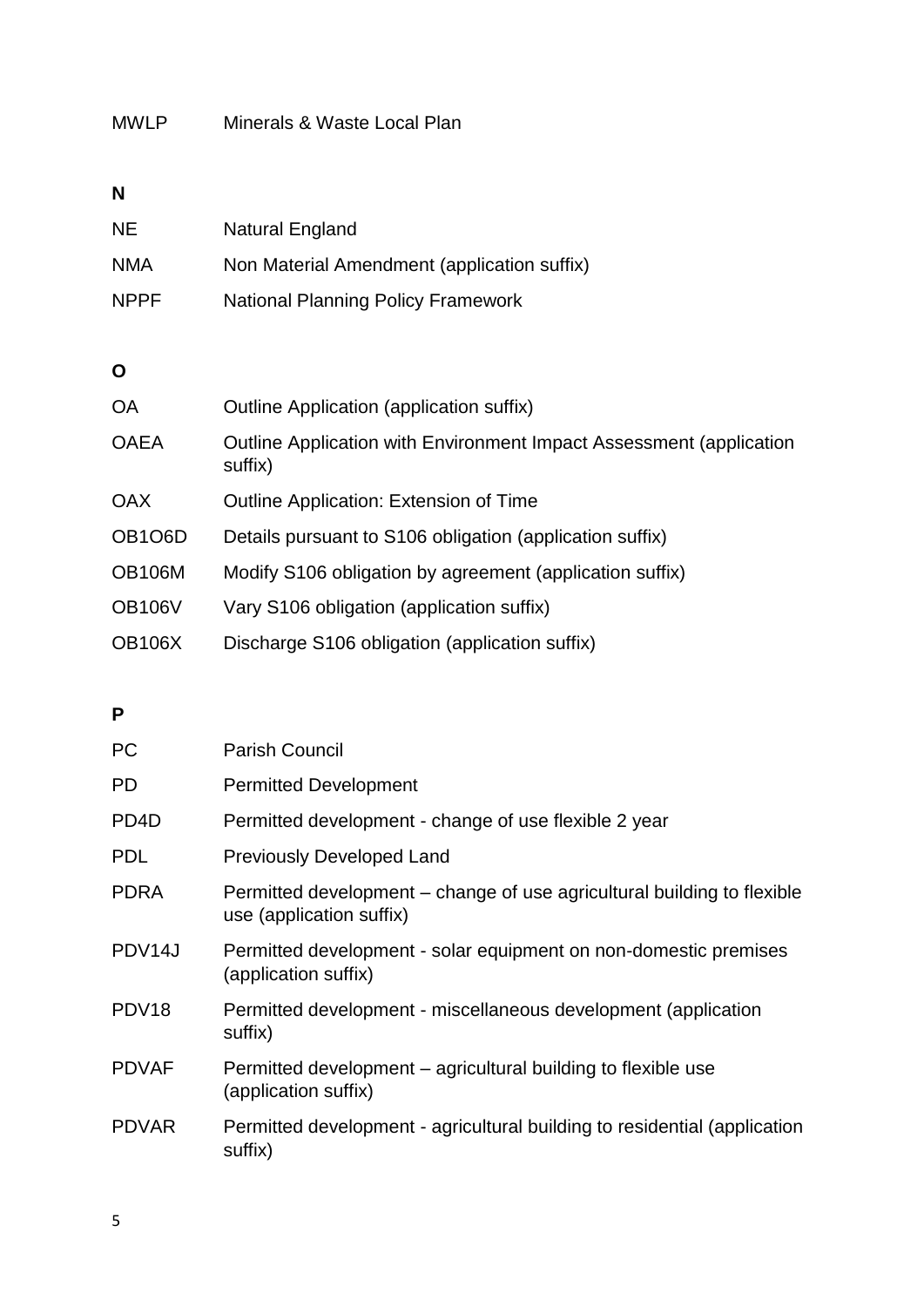| <b>PLVLR</b>  |                                               | Permitted development - larger residential extension (application suffix) |
|---------------|-----------------------------------------------|---------------------------------------------------------------------------|
| <b>PDVOR</b>  |                                               | Permitted development - office to residential (application suffix)        |
| <b>PDVPRO</b> |                                               | Permitted development - pub to retail and/or office (application suffix)  |
| <b>PDVSDR</b> | suffix)                                       | Permitted development storage/distribution to residential (application    |
| <b>PDVSFR</b> | Permitted development<br>(application suffix) | PD – shops and financial to restaurant                                    |
| <b>PDVSR</b>  | Permitted development<br>(application suffix) | PD - shop and sui generis to residential                                  |
| <b>POS</b>    | <b>Public Open Space</b>                      |                                                                           |
| <b>PPG</b>    | <b>Planning Practice Guidance</b>             |                                                                           |
| <b>PWC</b>    | <b>Prior Written Consent</b>                  |                                                                           |
| <b>PROW</b>   | <b>Public Right Of Way</b>                    |                                                                           |

## **R**

| RD.       | Reserved Details (application suffix) |
|-----------|---------------------------------------|
| <b>RM</b> | Reserved Matters (application suffix) |

## **S**

| <b>SDC</b>  | <b>Sevenoaks District Council</b>                                           |
|-------------|-----------------------------------------------------------------------------|
| <b>SEW</b>  | South East Water                                                            |
| <b>SFRA</b> | Strategic Flood Risk Assessment (background for the emerging Local<br>Plan) |
| <b>SNCI</b> | Site of Nature Conservation Interest                                        |
| <b>SPAB</b> | Society for the Protection of Ancient Buildings                             |
| <b>SPD</b>  | <b>Supplementary Planning Document</b>                                      |
| <b>SSSI</b> | Site of Special Scientific Interest                                         |
| <b>SW</b>   | Southern Water                                                              |
|             |                                                                             |

## **T**

| TC           | <b>Town Council</b>                    |
|--------------|----------------------------------------|
| <b>TCAAP</b> | Tonbridge Town Centre Area Action Plan |